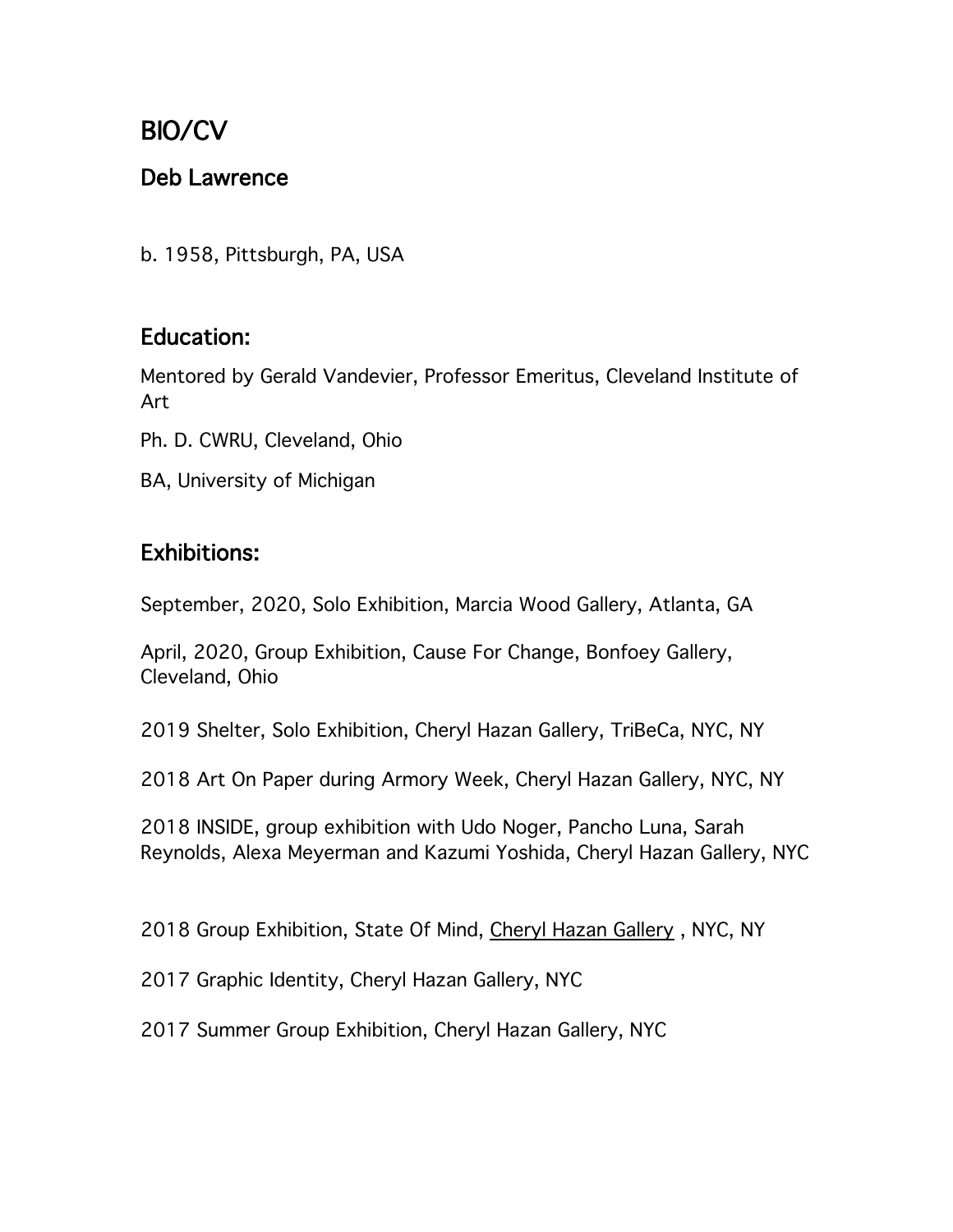2017 After Dark, with Dana Oldfather, Frank Oriti, Ashley Sullivan and Amber Kempthorn, Bonfoey Gallery, Cleveland, OH

2017 Opening Scene, Marcia Wood Gallery, Atlanta, Ga http://www.marciawoodgallery.com

2017 Unstretched, Group Exhibition, Cheryl Hazan Gallery, NYC

2016 Uneven Edges, Cheryl Hazan Gallery, Tribeca, NYC http://hamptonsarthub.com/2017/02/17/artist-profiles-paintingsby-deb-lawrence-when-historic-linen-is-anything-but/

2016 Biennial, Korea Bojagi Forum, Seoul, Korea, Bojagi: Living Tradition, Invited Artist http://www.koreabojagiforum.com

2016 Art Hamptons, Lawrence Fine Art (no relation), NY, June 2016

2016 Art On Paper, Lawrence Fine Art NYC, NY

2015 Art Miami Project, during Art Miami Basel, Lawrence Fine Art, Miami Florida

2015 New Voices, Lawrence Fine Art, East Hampton, NY, www.lawrencefine-arts.com

2015 Art Southampton, Lawrence Fine Art, Southampton, NY

2015 Art Hamptons, Lawrence Fine Art, Hamptons, NY

2015 The May Show, juried exhibition, curated by Tom Huck and Lauren Davies, Cleveland, OH

2015 Boston Art & Design 20/21 Art Fair, Lawrence Fine Art, Boston, MA

2015 NEO Exhibition, 78th Street Studios, Cleveland, OH

2014 The Steezledorf, curated by Topper Luciani, Paul Longo, and Eoghan Berry, Rox Gallery, NYC, NY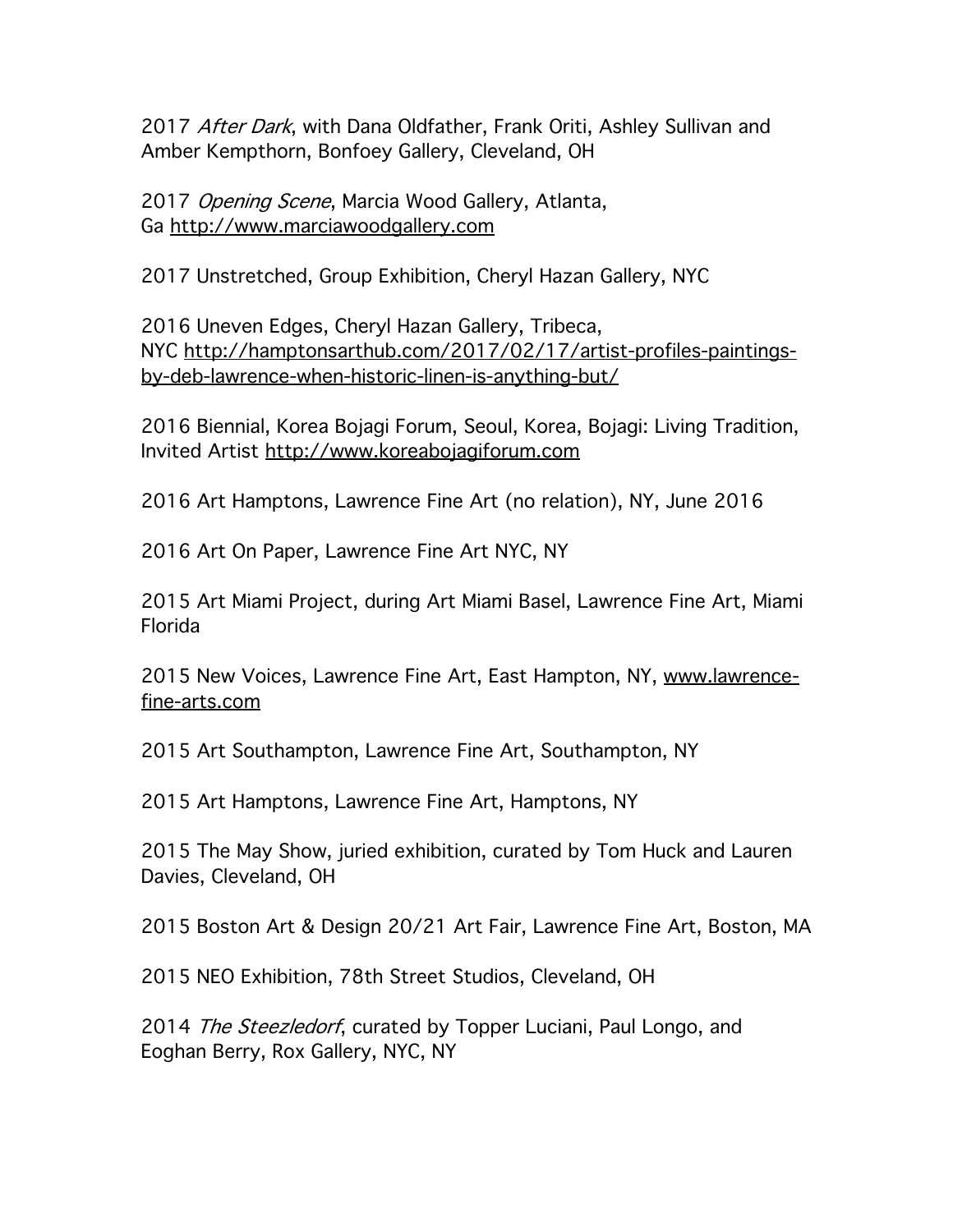2014 Looking Up, curated by Robert Thurmer, director of The Galleries At CSU, Wooltex Gallery, Cleveland, OH

2014 Transmitting Emotion, curated by Karl Anderson, director of Forum Artspace, 5th Street Arcades, Cleveland, OH

2014 Self-Help, Naji, Naji and Tekler Gallery, Cleveland, Ohio

2014 Get It Together, CWAL, 78th Street Studios, two person exhibition with Justin Brennan, curated by Daniel Neforos

2013 Prepare To Be Surprised, group exhibition, Wooltex Gallery, Cleveland, OH

2013 National Juried Mid-Year Exhibition, Butler Institute of American Art, Youngstown, OH

2013 52 Weeks 52 Works, juried, featured artist, AGC, Cleveland, OH

2013 Assembly New York, solo exhibition, Lower East Side, NYC, NY

2013 It's all In Your Head, Wooltex Gallery, Cleveland, Ohio

2012 *Invitational Exhibition*, Greenwald Gallery, Cleveland, OH

2012 Locally Grown, Juma Gallery, Shaker Heights, OH

2012 Juried Arts Quarter exhibition, curated by Barbara Tannenbaum, curator, Cleveland Museum of Art, Cleveland, OH

2012 National Juried Exhibition, Brenda Taylor Gallery, Chelsea, NY

2012 Area Artist Exhibition, Butler Institute Of American Art, Youngstown, OH

2012 52 Weeks 52 Works, juried, featured artist, AGC, Cleveland, OH

2011 See Art, Create Art, curated by Mark Cole, curator, Cleveland Museum of Art, Convivium Gallery, Cleveland, OH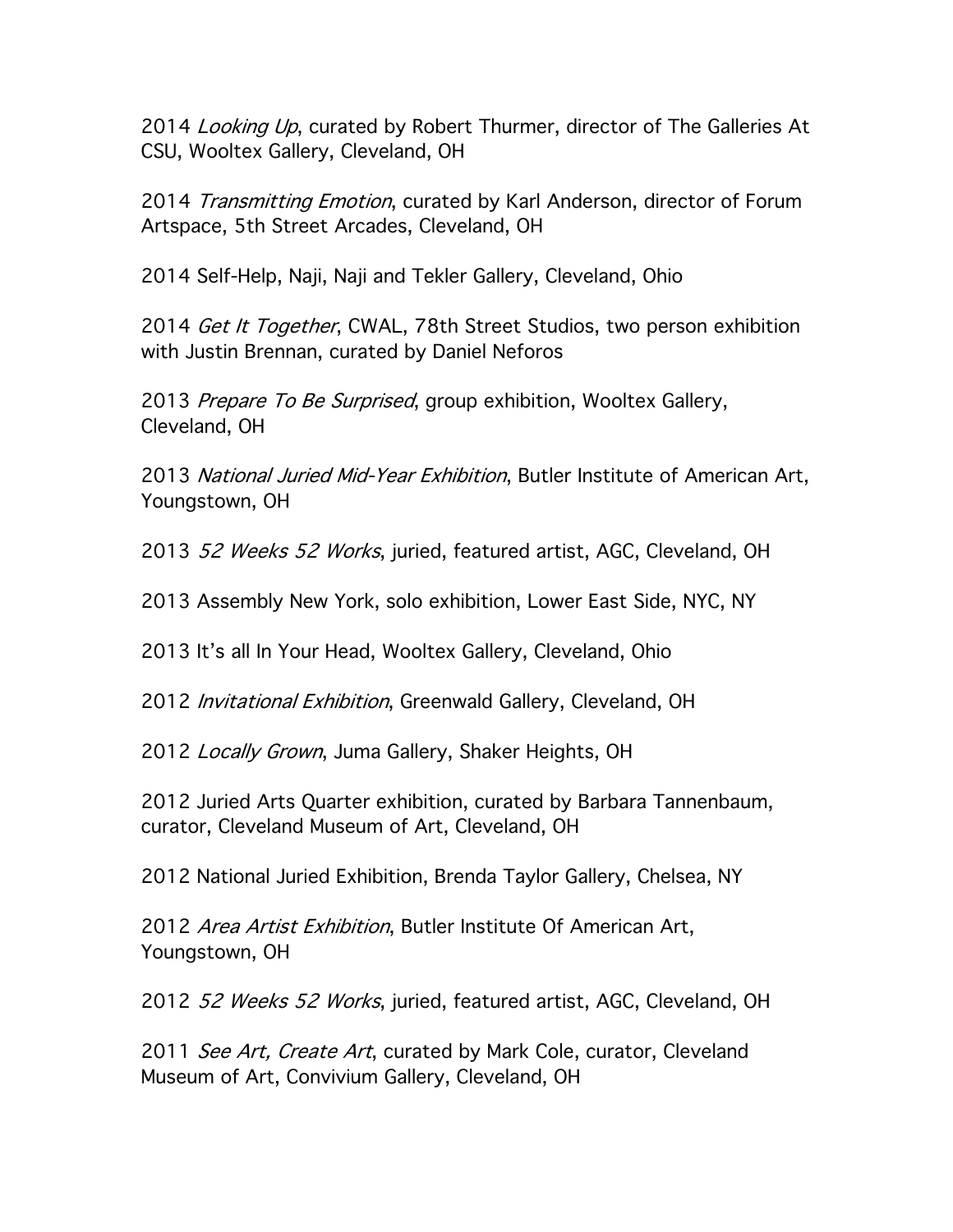2011 Cleveland Creates, Cleveland Artists Foundation, Cleveland, OH

2011 Fall Exhibition, City Artists At Work, Plain Dealer, Cleveland, OH

2011 National Juried Mid-Year Exhibition, Butler Institute of American Art, Youngstown, OH

2011 Juried Exhibition, Judy A. Saslow Gallery, Chicago, Ill

2010 *Invitational Exhibition*, Sylvia Ullman Gallery, Cleveland, OH

2007 One Woman One Art, Opus Gallery, Woodmere, Ohio

### Representation/Advisories:

2016-present Represented by Cheryl Hazan Gallery, 35 N. Moore St, NYC, NY

2017-present Bonfoey Gallery, Cleveland, OH

2017-present Work shown ongoing, Marcia Wood Gallery, Atlanta, GA http://www.marciawoodgallery.com

2013-present, Wendy Posner, Posner Fine Art, Los Angeles, CA http://posnerfineart.com

2013-present, Christy Gray, GrayHaus art consulting http://www.grayhausstudios.com, and Eileen Roth, Art Space, http://www.artsourcecleveland.com, OH

# Awards, Grants:

2016 Contemporary Art Book, featured artist, https://www.facebook.com/contemporaryartbook/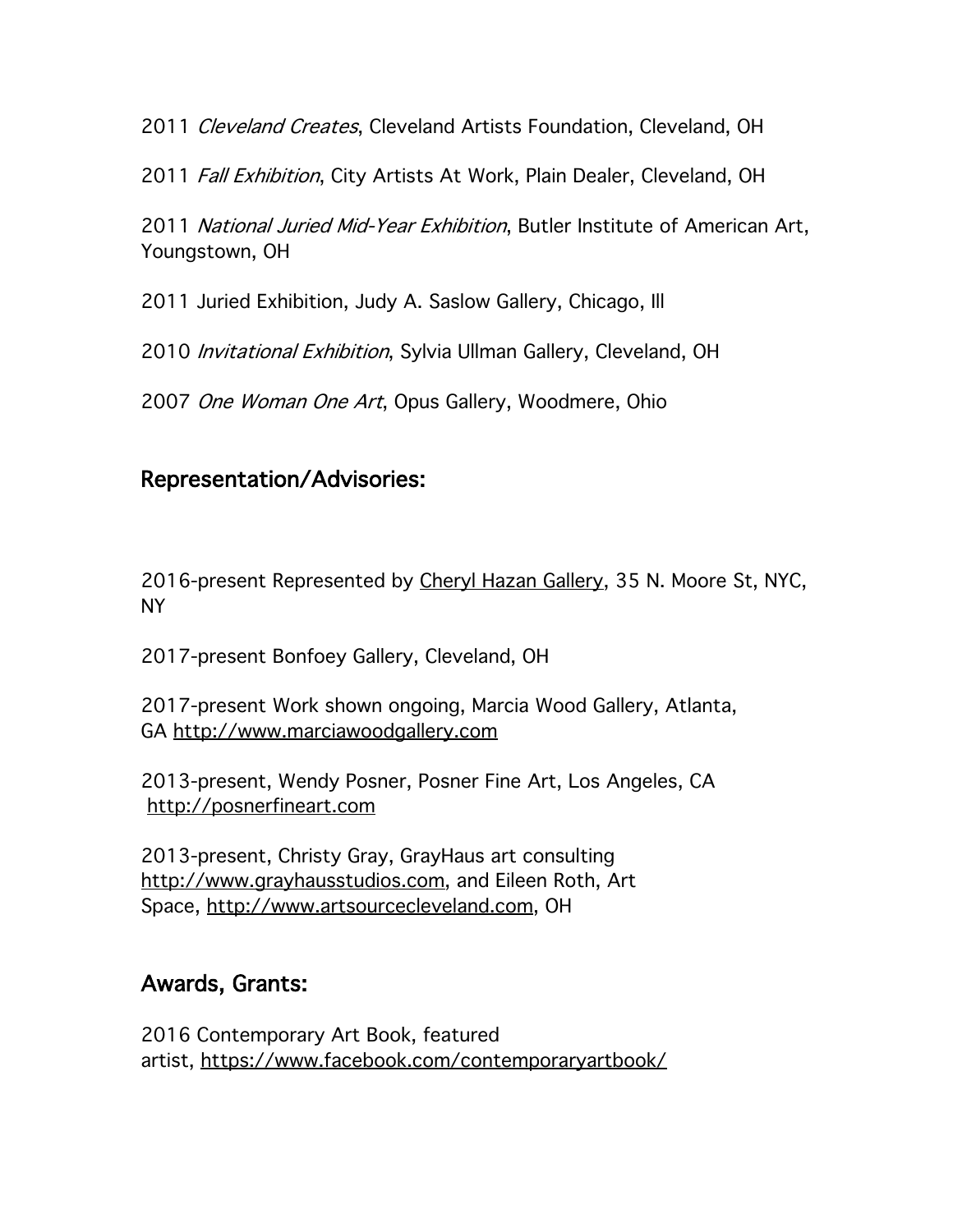#### 2016 Featured Artist, Fresh Paint Magazine http://freshpaintmagazine.com/deb-lawrence/

2015 Recipient Nesnadny + Schwartz Visiting Curator Program, MOCA Cleveland. Studio visit with Adam Lerner, Director of the Museum of Contemporary Art Denver, CO

2014 Winner of Minted/West Elm national juried competition with five painting selections

2015 Abstract finalist, ArtSlant, national juried exhibition

2014 Winner abstract finalist, ArtSlant, national juried exhibition

2014 Painting selected for textile printing, Fashion Design Department, Kent State University, Kent, OH

2014 Painting selected for EP Album cover, Matthew Ryals, Asound

2013 First Place, Volunteer Lawyers of the Arts, juried competition, Galleria, Cleveland, OH

2012 First Place, juried competition, *Know Fun*, oil on canvas, Volunteer Lawyers for the Arts, Galleria, Cleveland, Ohio

Artist In Residence, Tile Mural Installation, Shaker Heights, Ohio

Artist In Residence, Tar Beach Project, University School, Shaker Heights, Ohio

Niche 2002 Award finalist, Niche Magazine

#### Collections/Recent Acquisitions:

Multiple prominent private collections

2016 American Greetings, World Headquarters, commissioned and acquired two paintings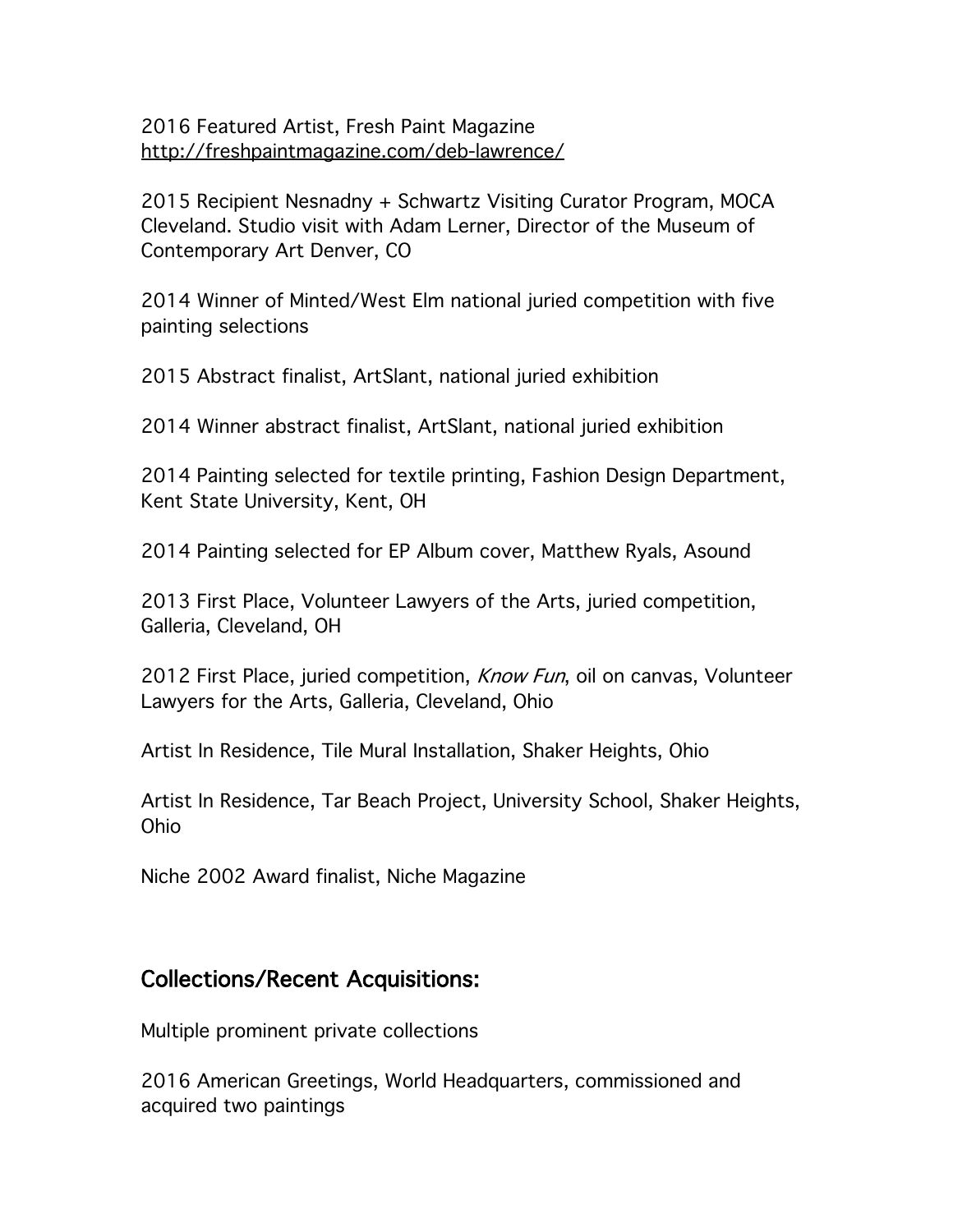2016 Land Studios Metro Health Medical Center, acquired seven paintings

2016 Hilton Convention Center, Kalisher Art Advisory, commissioned and acquired six paintings

2016 Trentina Restaurant, Chef Jonathan Sawyer's James Beard Award winning restaurant, www.restauranttrentina.com, acquired three paintings.

2016 Baker Hostetler Corporate Collection, Christy Gray and Eileen Roth, triptych

2013 Painting in personal collection of one of the directors of the J. Paul Getty Museum

#### Reviews:

2017 Hamptons Art Hub, Review by critic Pat Rogers http://hamptonsarthub.com/2017/02/17/artist-profilespaintings-by-deb-lawrence-when-historic-linen-is-anything-but/

2016 Paper Magazine: Deb Lawrence's "Uneven Edges" Talk is a Must See

2016 VIEWS Magazine, Interview by Gigi Kracht, collector/curator, Zurich, **Switzerland** 

2015 CAN Journal, Featured on cover and in article by art critic, Douglas Max Utter, Fall 2015 Collective Arts Network Journal http://canjournal.org/category/articles/

2014 Featured artist and cover art, Canvas Magazine http://canvascle.com/art-on-the-brain/

2013 Interview by Michael K. Corbin, contemporary art author, Moving Painting Forward: http://artbookguy.com/deb-lawrence-moving-paintingforward-\_657.html

### Writing and Talks: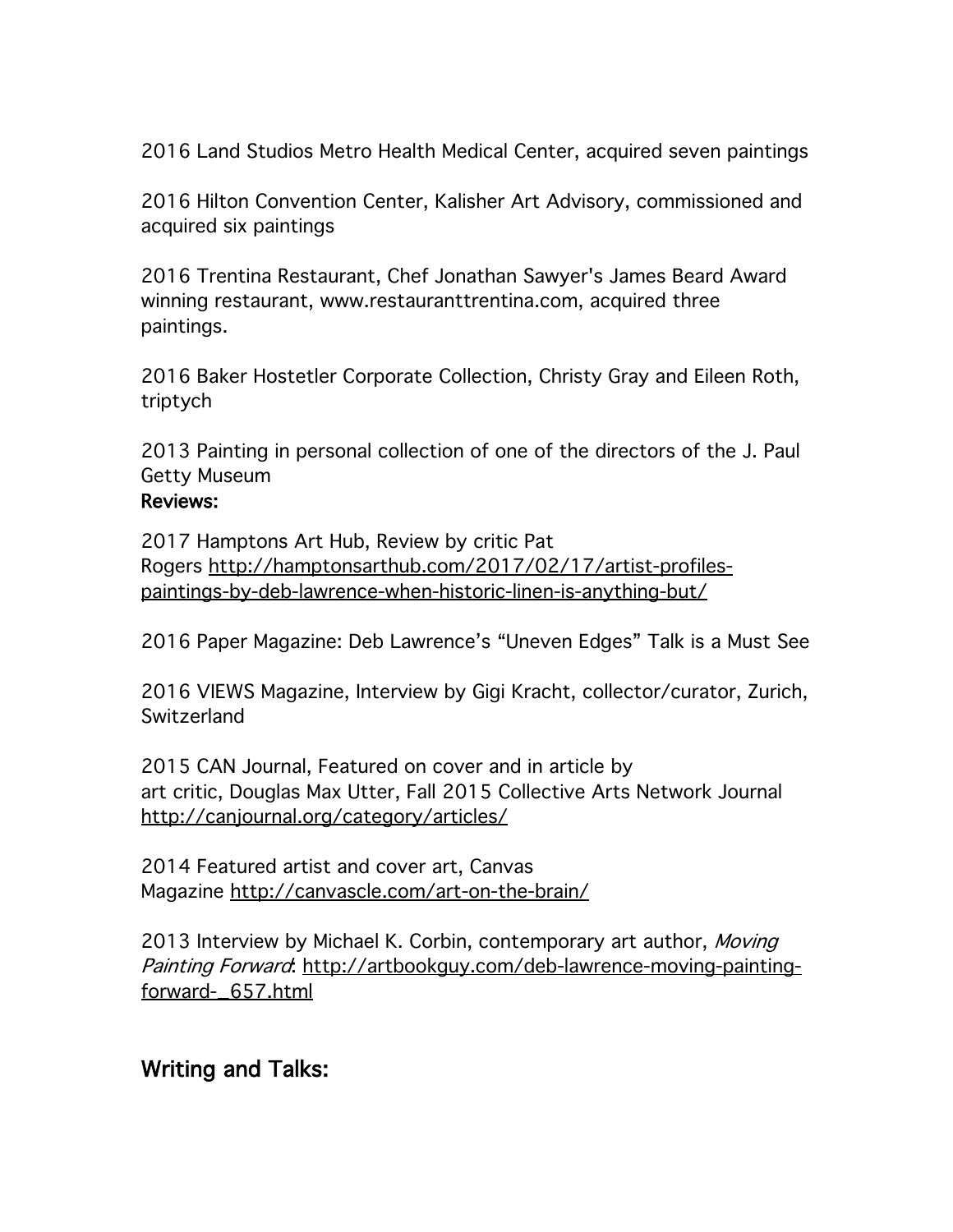2019 Artist Talk, Cheryl Hazan Gallery, NYC, NY

2016 IVY Art Collectors Conversation, Cheryl Hazan Gallery, NYC, NY

2014 CAN Journal, Winter Issue, Someday Is Now, http://canjournal.org/members/deb-lawrence/

2013 CAN Journal, Summer, The Elephant In The Room: Prepare To Be Surprised http://canjournal.org/members/deb-lawrence/

2013 CAN Journal, Spring, Behind Closed Doors: A Work In Progress http://canjournal.org/members/deb-lawrence/

# Background:

I was born in the United States and raised in the artsy college town of Ann Arbor, Michigan. My parents were big liberal dreamers with artistic and intellectual legs to stand on. As a child, I painted with oil paints, built pots on a potters wheel, etched on metal with acid, silk screened, carved linoleum blocks, learned to weave on large looms, and even tried my hand at marble sculpting.

I received my Bachelor of Arts from the University of Michigan, Ph.D. from CWRU, followed by private, intensive art school study with Gerald Vandevier, professor emeritus of drawing and painting from the Cleveland Institute of Art.

While maintaining an ongoing art presence in NYC, Atlanta and Cleveland, I recently moved to the outskirts of Philadelphia to a 1745 farmhouse with a large barn, home to my studio. I'm very passionate and disciplined about my practice and work in my studio full time. I also make a point of traveling regularly to museum and gallery exhibitions as well as major international art fairs.

# Additional Background:

I lived and worked as an artist in Cleveland, Ohio most of my adult life. For many years I was the artist coordinator for the Tower Press Building, a